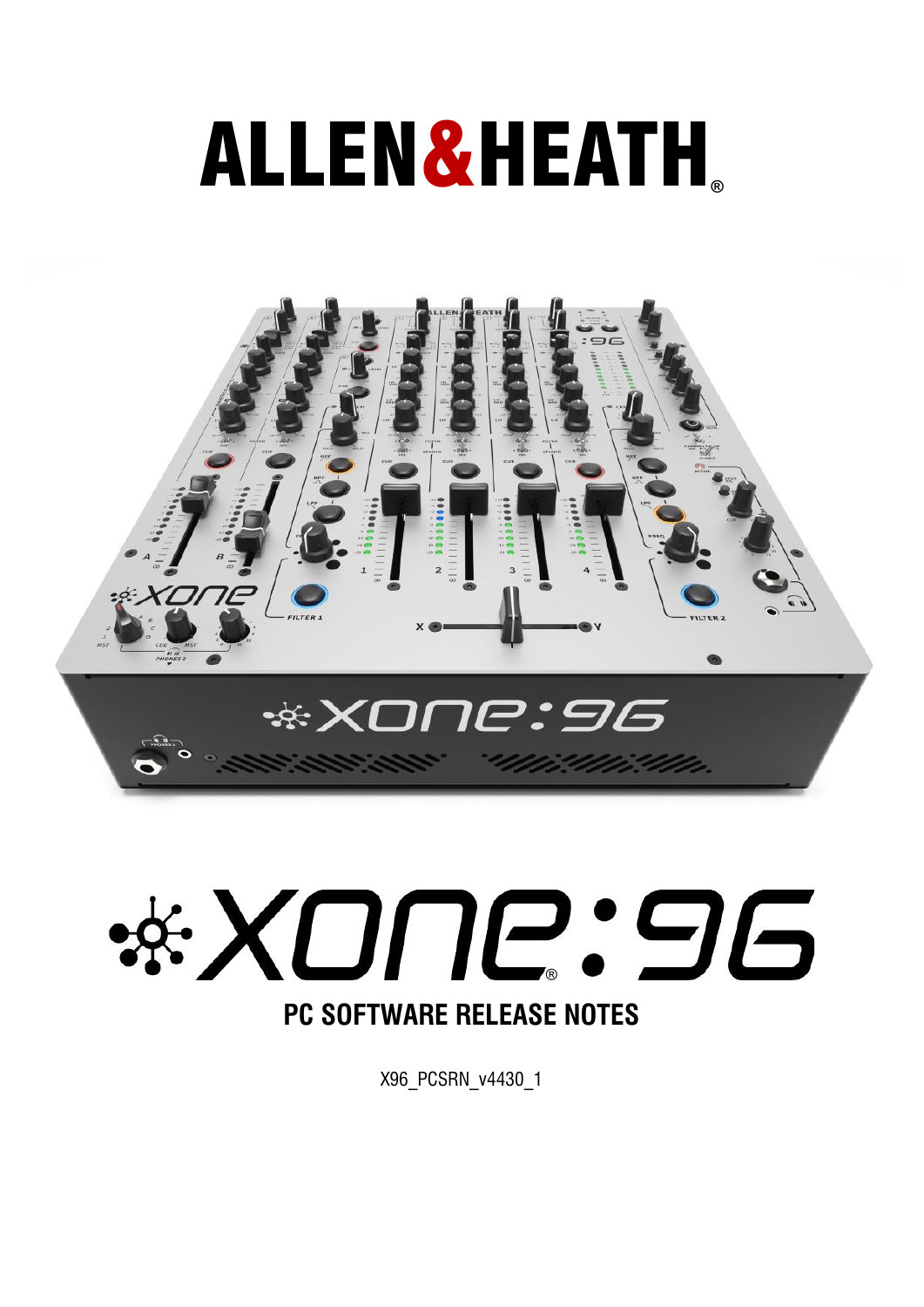This release delivers Microsoft Windows® PC system, ASIOcompatible, Device Driver support for **XONE:96** 

| Xone Product       | Xone:96                                                                                                       |
|--------------------|---------------------------------------------------------------------------------------------------------------|
| Device Driver (PC) |                                                                                                               |
| Supported OS:      | Microsoft Windows <sup>®</sup><br>Microsoft Windows <sup>®</sup><br>8<br>Microsoft Windows <sup>®</sup><br>10 |



#### **Installing XONE Device Software**

In order to access all internal dual-soundcard channels of the Xone:96 for use with Windows® PC, you will need to install the dedicated, ASIO® compatible, Device Drivers.

Check you have downloaded the current Device Software bundle, available for download from the Allen & Heath website: [www.allen-heath.com/xone96](http://www.allen-heath.com/ahproducts/xone96/#tab5)

## **PLEASE FOLLOW INSTALL INSTRUCTIONS CAREFULLY**

**NOTE:** Please ensure you are logged on to the PC with Administrator access enabled

• When the driver package has downloaded, extract the installer to your computer desktop. Follow the on-screen instructions as detailed below:

The installer will also prompt you through the steps necessary to install this software.

• Double-click on the **XONE:96 Driver Setup** file to begin.





- Click **Yes** on the User Account Control prompt to confirm and continue installation.
- Click **Next** to run the installer application.

| setup | $\times$<br>$\sim$                                                                                                                                                                         | <b>国</b> Setup<br>$\times$<br>$\sim$                                                                                                                                                         |
|-------|--------------------------------------------------------------------------------------------------------------------------------------------------------------------------------------------|----------------------------------------------------------------------------------------------------------------------------------------------------------------------------------------------|
|       | Welcome to the XONE 96 USB<br>Driver v4.43.0 Setup Wizard                                                                                                                                  | <b>Choose Install Location</b><br>丹<br>Choose the folder in which to install XONE 96 USB Driver v4.43.0.                                                                                     |
|       | This wizard will guide you through the installation of XONE 96<br>USB Driver v4.43.0.                                                                                                      | Setup will install XONE 96 USB Driver v4.43.0 in the following folder. To install in a different<br>folder, click Browse and select another folder. Click Install to start the installation. |
|       | It is recommended that you close all other applications<br>before starting Setup. This will make it possible to update<br>relevant system files without having to reboot your<br>computer. |                                                                                                                                                                                              |
|       | Click Next to continue.                                                                                                                                                                    | Destination Folder                                                                                                                                                                           |
|       |                                                                                                                                                                                            | C: \Program Files\Allen & Heath\XONE USB Driver\XONE 96<br>Browse                                                                                                                            |
|       |                                                                                                                                                                                            | Space required: 4.7MB<br>Space available: 80.3GB                                                                                                                                             |
|       | <b>Information constructs</b><br>Cancel<br>Next ><br>-------                                                                                                                               | <b>******************</b><br>$<$ Back<br>Install<br>Cancel                                                                                                                                   |

• Click on the **Install** tab to pre-install the Device Drivers to the default system folder. A series of messages will be displayed…

ASIO is a trademark and software of Steinberg Media Technologies GmbH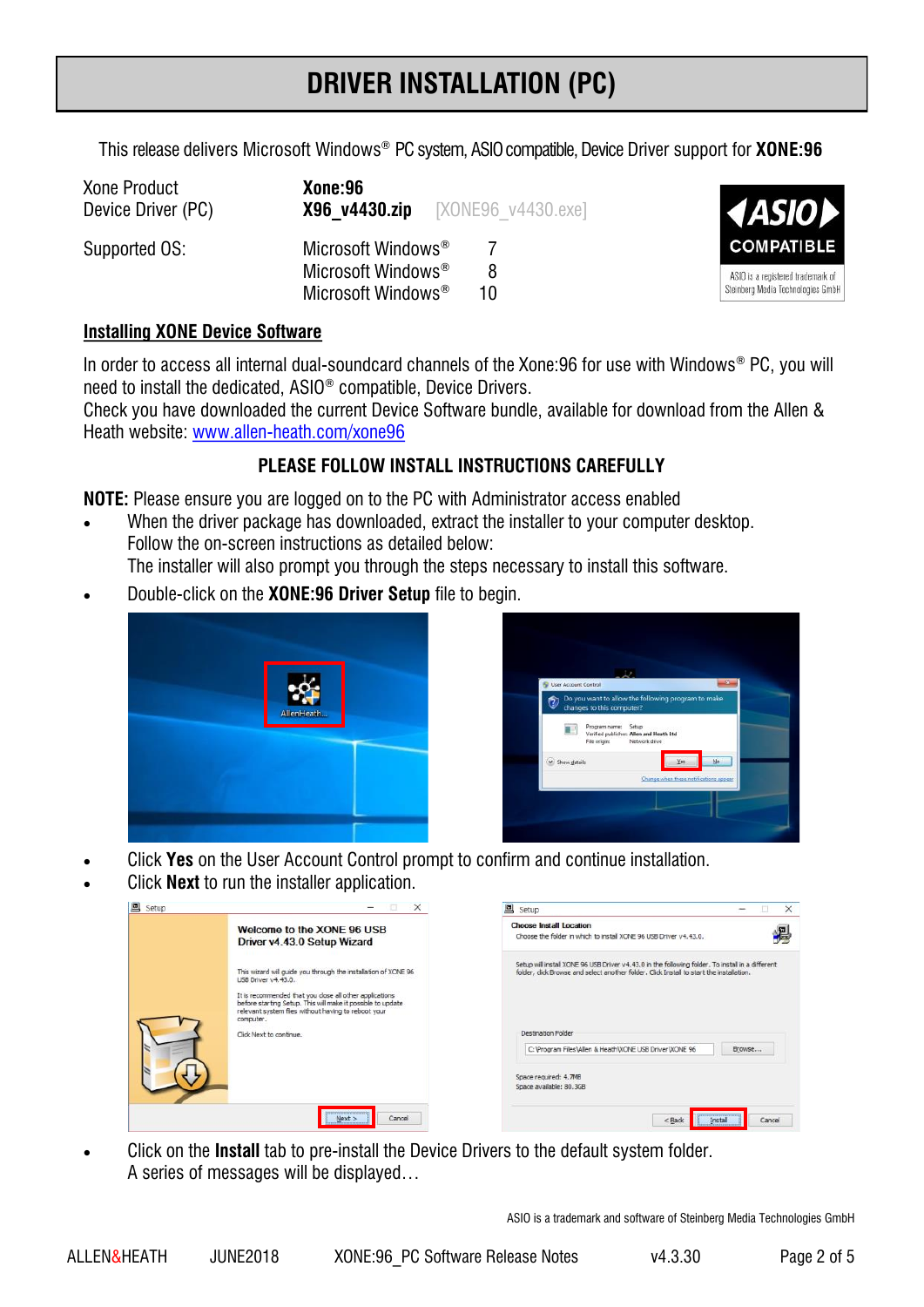## **DRIVER INSTALLATION (PC) continued**

- *This may take some time to complete.*
- *Please wait while XONE:96 v4.43.0 software is installed…*



- Click **Install** If promoted to install *Allen&Heath Sound, video and game controllers* software.
- Click **Install** if prompted to install *Allen&Heath XONE:96 Audio Devices* software.



• Connect the XONE:96 mixer to your PC via the USB 1, or USB 2 port and power the unit **ON**\*.



- Click **Next** to continue once the pre-installation process has completed.
- Click **Finish** to complete the Device Driver installation.
- **NOTE:**

It is possible to run the XONE:96 Device Driver pre-installation process without connecting the XONE:96 mixer to your computer.

In this case you will be prompted to "...*disconnect and reconnect the device to complete driver installation."*

If the mixer cannot be connected, click **Yes** on the prompt to close the application.

To complete installation, connect the XONE:96 to your PC via USB, power the mixer **ON**.

Wait a few moments for the PC to enumerate the mixer before opening your software application.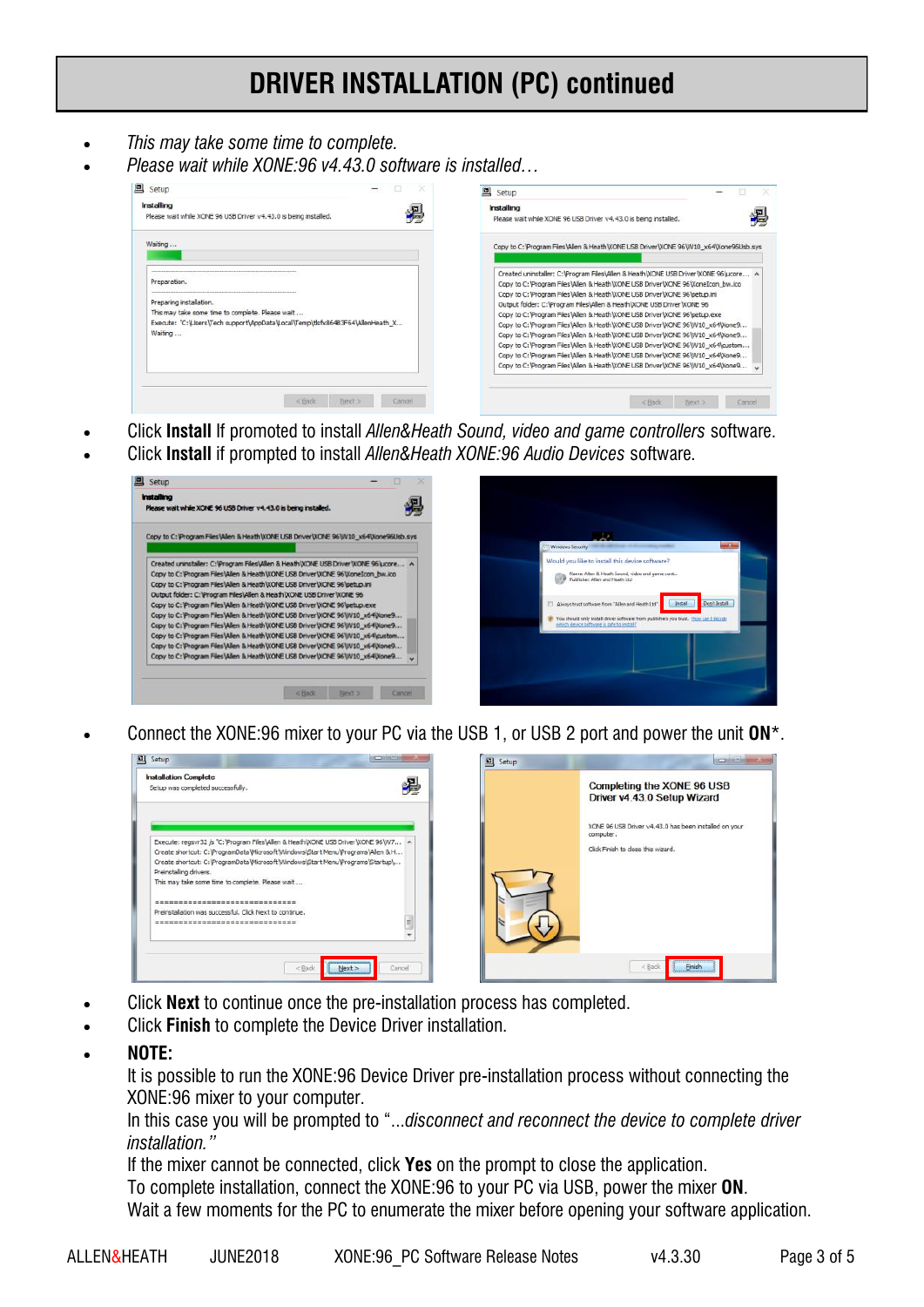# **DEVICE CHECK (PC)**

## **Confirming Driver Installation and Hardware Device connection**

### Microsoft Windows®10

When first connecting the XONE:96 to a PC computer after the Device Drivers are installed, check the mixer is recognised correctly by the system before opening Digital DJ, or DAW, software application.

- Connect the XONE:96 to your PC via USB 1 or 2
- The corresponding USB 1/ 2 ACTIVE indictor illuminates BLUE when the mixer is powered ON.
- Click the *Show hidden icons* tab on the Taskbar
- Check XONE:96 Control Panel icon is displayed as shown



R Tech support

- Next, click on the Windows Start icon.
- The XONE:96 Control Panel icon should be displayed under *Recently added* apps
- Open the XONE 96 Control Panel
- $\odot$ 圖 Traktor 2 m Ableton Live 9 Suite **a** Get Skyne  $\sum_{i=1}^{n}$ XONE 96 Control Pa **Ed Fie Fynlon** H  $50<sub>1</sub>$  Setting  $(1)$  Po t≡ Alla Search the web and Windows • Status view displays: XONE:96 USB 1 (or USB 2) and Current Sample Rate

Life at a glance

| XONE 96 Control Panel                            |  |
|--------------------------------------------------|--|
| Status Format Buffer Settings Info               |  |
| Input                                            |  |
| 12 channels, 16 bits<br>$\overline{\phantom{a}}$ |  |
| Output                                           |  |
| 12 channels, 16 bits                             |  |
|                                                  |  |

• Next, open the Hardware Device Manager dialogue. Navigate to: *START / Settings / Devices / Device Manager*

 $\vee$  **i** Audio inputs and outputs

Computer

ted Line (Xone 96 USB 1)

applications or host system's CPU capacity. See p.4 for details of supported buffer sizes.

• Format view Input and Output sections display: 12 channels and the currently selected bit depth. • Sample Rate is selectable from 44.1 to 96kHz. • Bit depth is selectable between 16bits and 32bits • Device Settings can be adjusted as required to suit

- With the Device Drivers for the internal soundcards correctly installed, XONE:96 is listed as a hardware device under three device *trees*.
- Expand (click on >) the *Audio inputs and outputs* tree to display: **Line (Xone:96 USB** *n***)** and **Speakers (Xone:96 USB** *n***)**

I Speakers (High Definition Audio Device)

- Expand the *Sound, Video and Game Controllers* and *XONE 96 Audio Devices* trees to display: **Xone:96 USB 1** (or **Xone:96 USB 2**) $\vee$  # Sound, video and game controllers High Definition Audio Device
	- Xone 96 USB 1 패
		- $\frac{1}{2}$  Storage controllers
		- > System devices
		- Universal Serial Bus controllers
		- XONE 96 Audio Devices
	- I Speakers (Xone 96 USB 1) Xone 96 USB 1